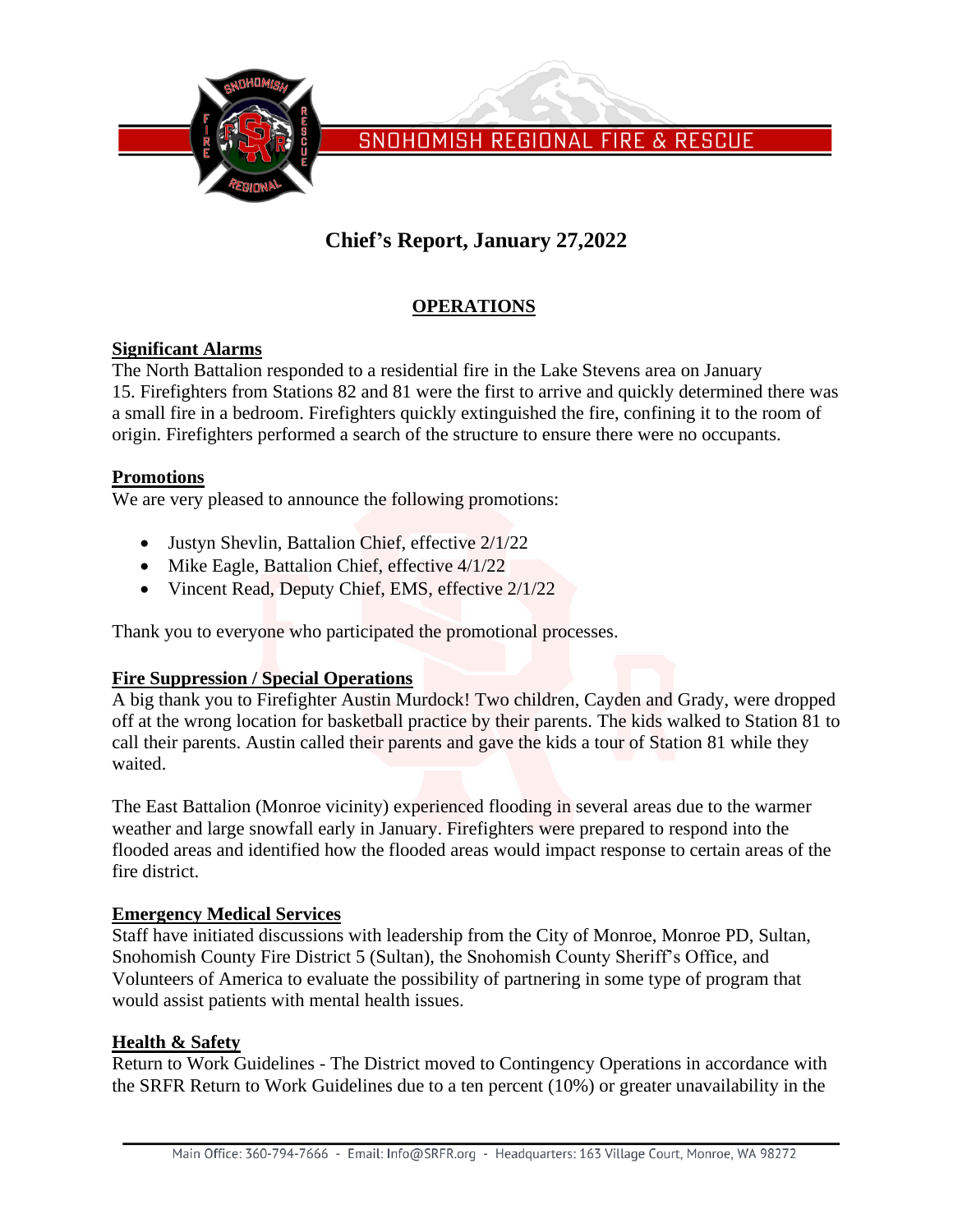

# SNOHOMISH REGIONAL FIRE & RESCUE

workforce. The adjusted operations are set for a ten (10) day review period and are likely to be extended due to current trends.

COVID Illness & Exposure Data Base – Human Resources and Health & Safety have partnered to increase the value of our internal COVID tracking data base. The increased access and accuracy of the information has given the Op's group the ability to make real-time and informed decisions regarding the impacts of COVID on the available workforce.

In House Rapid PCR Testing – With the support of our regional partners in the Force Protection workgroup, SRFR is pursuing in house rapid PCR testing to assist our return to work process. We are currently filing the necessary paperwork with the Washington State Department of Health. The test kits are being ordered with the support of the SRFR Logistics Team. ETA is unknown currently due to supply chain delays.

### **PLANNING**

### **Community Relations**

Public Education Updates Schools YTD: 2<sup>nd</sup> Grade Classes Visited: 5 out of 77

■ Last week, Public Education Specialist Kaitlin King reached out to the schools in the district and has scheduled **17** 2 nd grade lessons so far.

Adult & Senior Safety Classes YTD: **2**

- Public Education Specialist Kaitlin King taught a virtual Disaster Preparedness class on January 12
- We received the following praise from a class attendee: "Thank you for teaching the class this evening...There was a lot of good information presented. I would consider myself advanced levels of prepared for most things that fall under "crisis" and "emergency" (with training). I still found plenty of the information very useful, and it was a good refresher for the other stuff. There were several "Oh yeah! That reminds me!" moments, as complacency does tend to get the best of us if we aren't careful. I'm looking forward to receiving the PDF and getting into the websites and apps." Great job Kaitlin!

Social Media Snapshot: 1/1-1/18

- $\blacksquare$  **27** Posts
- **47** New Followers/Accounts
- 46,421 Impressions/Engagement/Clicks

Public Education Specialist Kaitlin King is working with our webmaster to update our SRFR website with current content on the following pages:

■ Community Education Programs